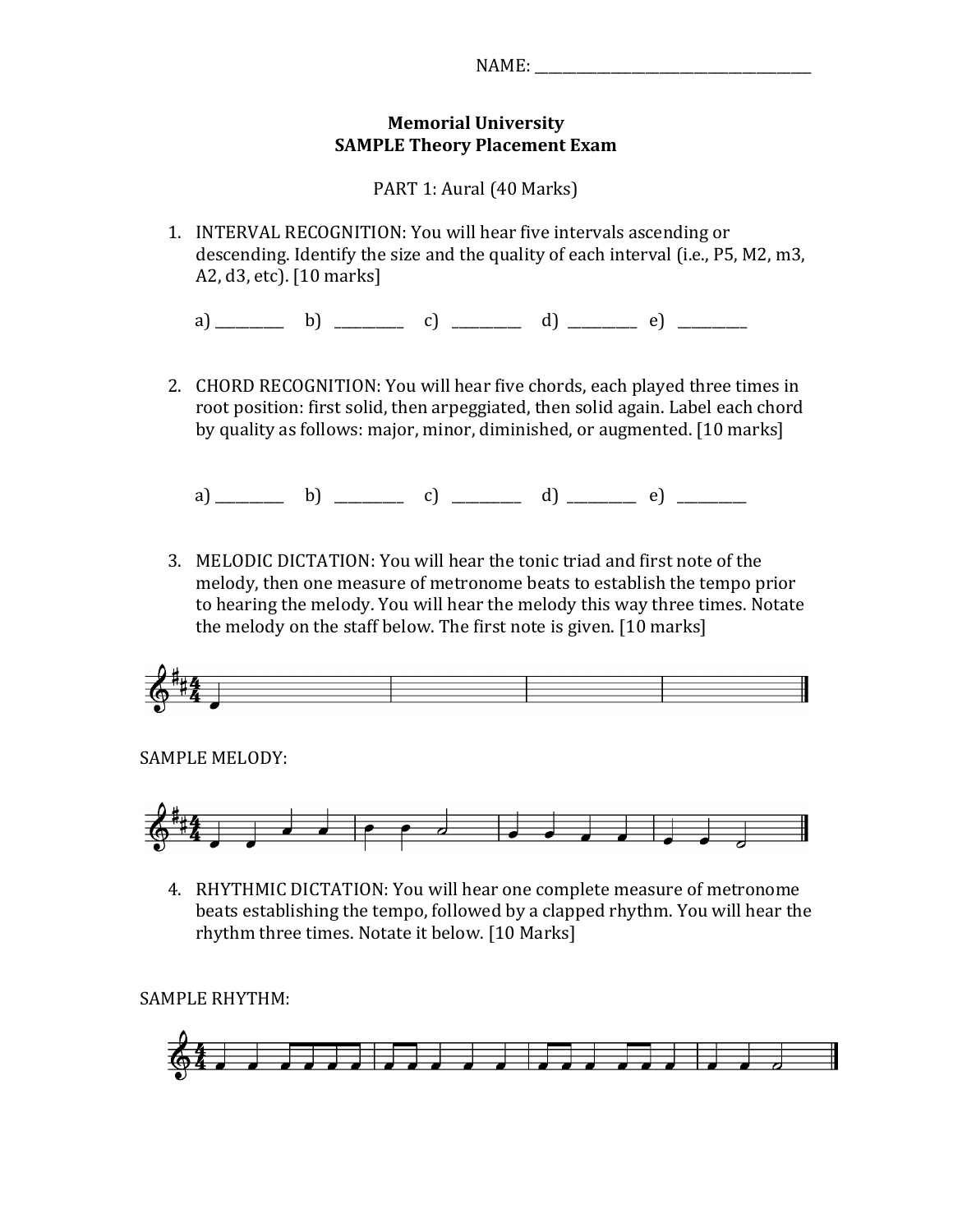# **Memorial University Sample Theory Placement Exam**

### **PART II: PRACTICAL (70 Marks)**

#### **1) Write the following triads using the correct key signature and, if necessary, accidentals** 10 marks

- a. Submediant triad of F sharp major in root position
- b. Mediant triad of F minor harmonic in first inversion
- c. Subdominant triad of G major in second inversion
- d. Dominant triad of B minor harmonic in root position
- e. Leading tone triad of C minor harmonic in first inversion









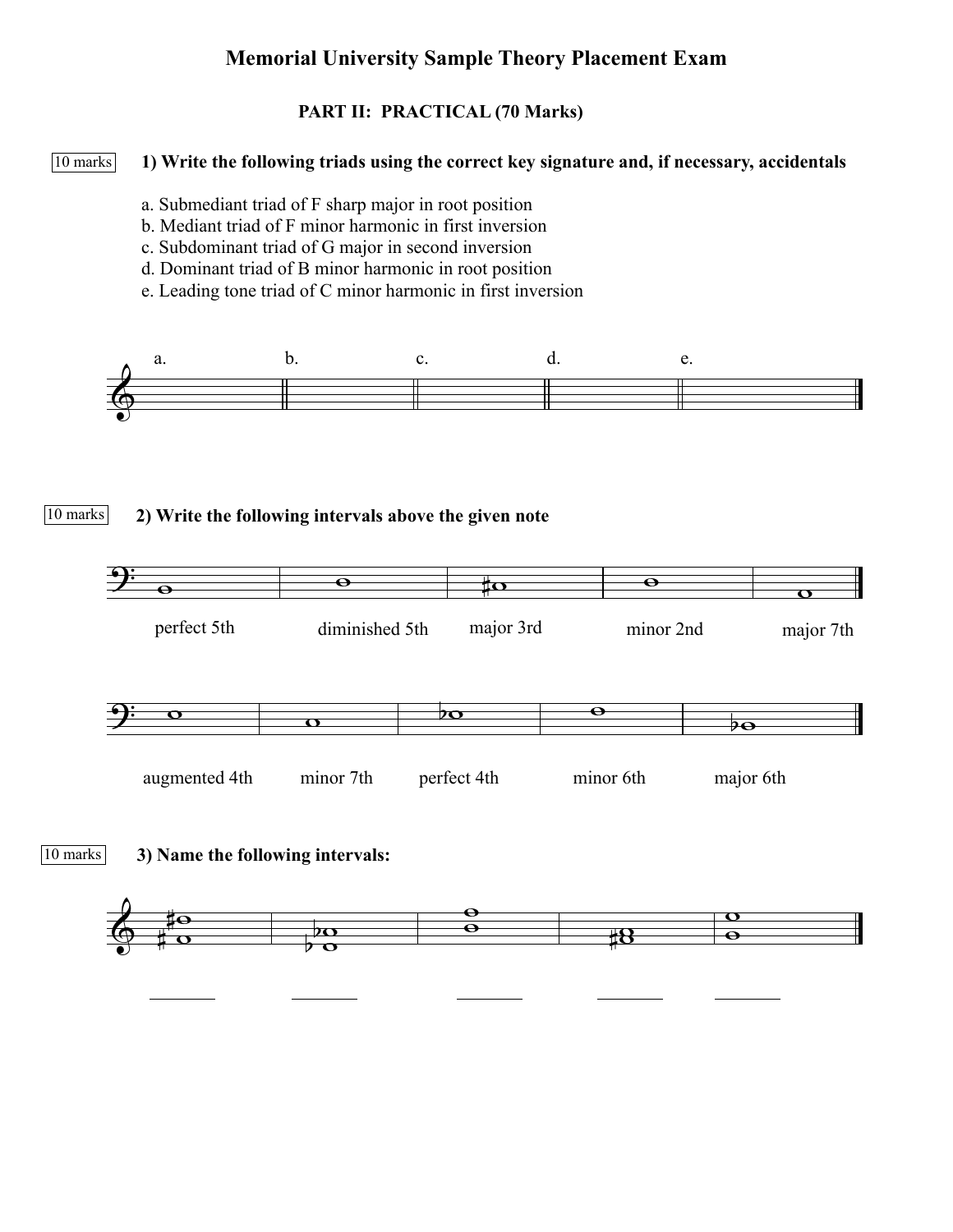# **Memorial University Sample Theory Placement Exam**

**4) Write the correct key signature and add any necessary accidentals to form the following scales:** 10 marks

- a. G sharp minor harmonic
- b. D flat major
- c. F minor melodic
- d. E flat minor melodic
- e. C sharp minor harmonic